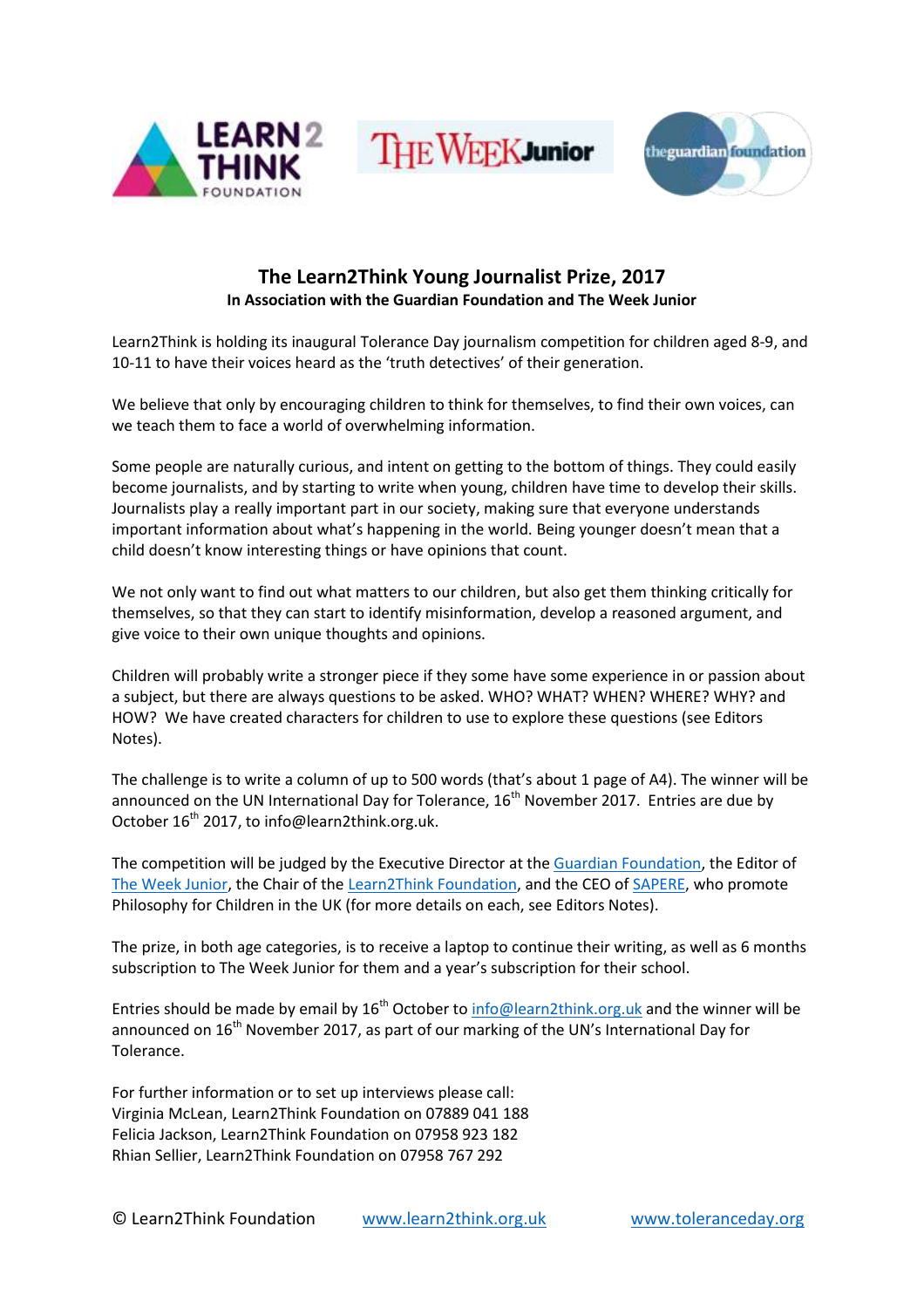## **Editors Notes – the 5 W's (images available upon request)**



**WHO?** – Who is the person giving you the information? Who do they work for? How old are they? What's their background eg. Political agenda? Are they reliable? Etc. etc.

**WHAT?** – What is the information about? An event? A person? An idea?

**WHEN?** - Was the person talking about it actually there (primary/secondary source)?

**WHERE?** – Where are they standing (what's their viewpoint)?

**WHY?** – What is the motivation of the person telling you? Why are they telling you now? What are they trying to make you think? What are they trying to persuade you of?